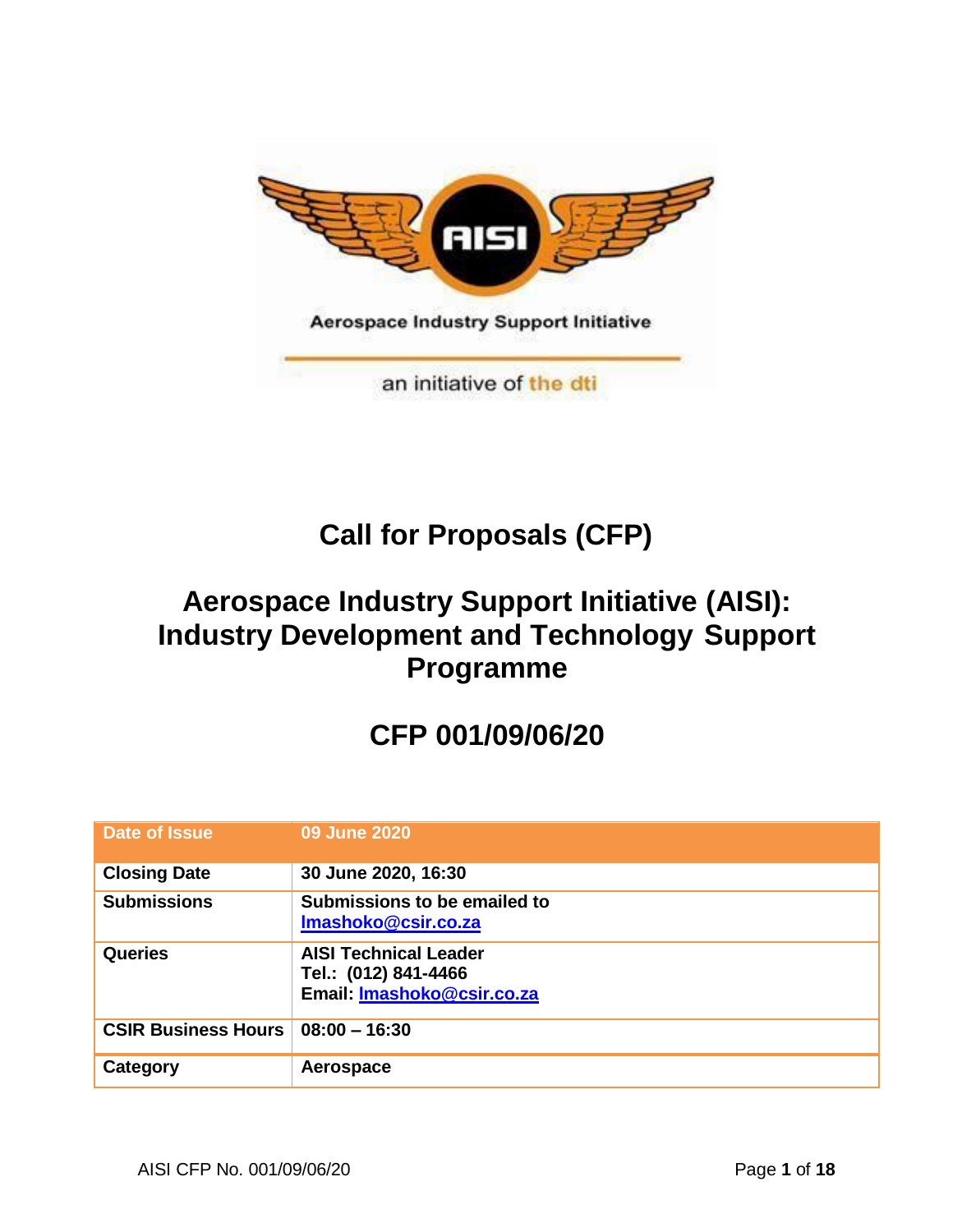#### **1 INTRODUCTION**

The purpose of this document is to outline the framework for the call for proposals and submission procedures with regards to the provision of services for the Aerospace Industry Support Initiative (AISI): Industry Development and Technology Support Programme. It serves as a guideline to potential beneficiaries interested in submitting proposals for consideration by the AISI technical review committee.

# **2 BACKGROUND**

#### 2.1 **Aerospace Industry Support Initiative**

The AISI is an initiative of the Department of Trade, Industry and Competition (**the dtic**). The AISI takes its strategic direction from government's objectives with emphasis on the aeronautic, space and defence industry, on:

- Technology Based Supplier Development
- Industrialisation of Technologies;
- Industry Transformation; and
- Job Creation.

The AISI is hosted and managed by the CSIR and has a specific aim of industrial development and technology-based supplier development. The AISI is a fully governmentfunded mechanism to support the local South African aeronautics, defence and space industry. The AISI works with the entire South African industry, as well as with local and international aerospace Small Medium and Micro Enterprise (SMMEs) and Integrators and Sub-systems Suppliers.

The role of the AISI as an industry support mechanism is to:

- Increase the contribution of SMMEs in the economy;
- Significantly enhance Broad Based Black Economic Empowerment (B-BBEE);
- Raise the levels of direct investment overall, as well as in defined priority sectors;
- Increase market access opportunities for the export of South African goods and services;
- Contribute towards building skills and technology platforms;
- Improvement of the local industry competitiveness;
- Ensuring that new technologies are taken up by industry through an active process of industrialisation; and
- Enable new suppliers to enter the supply chain and develop new technologies, industries and SMMEs, in order to enable market entry and global competitiveness through access to national expertise and infrastructure.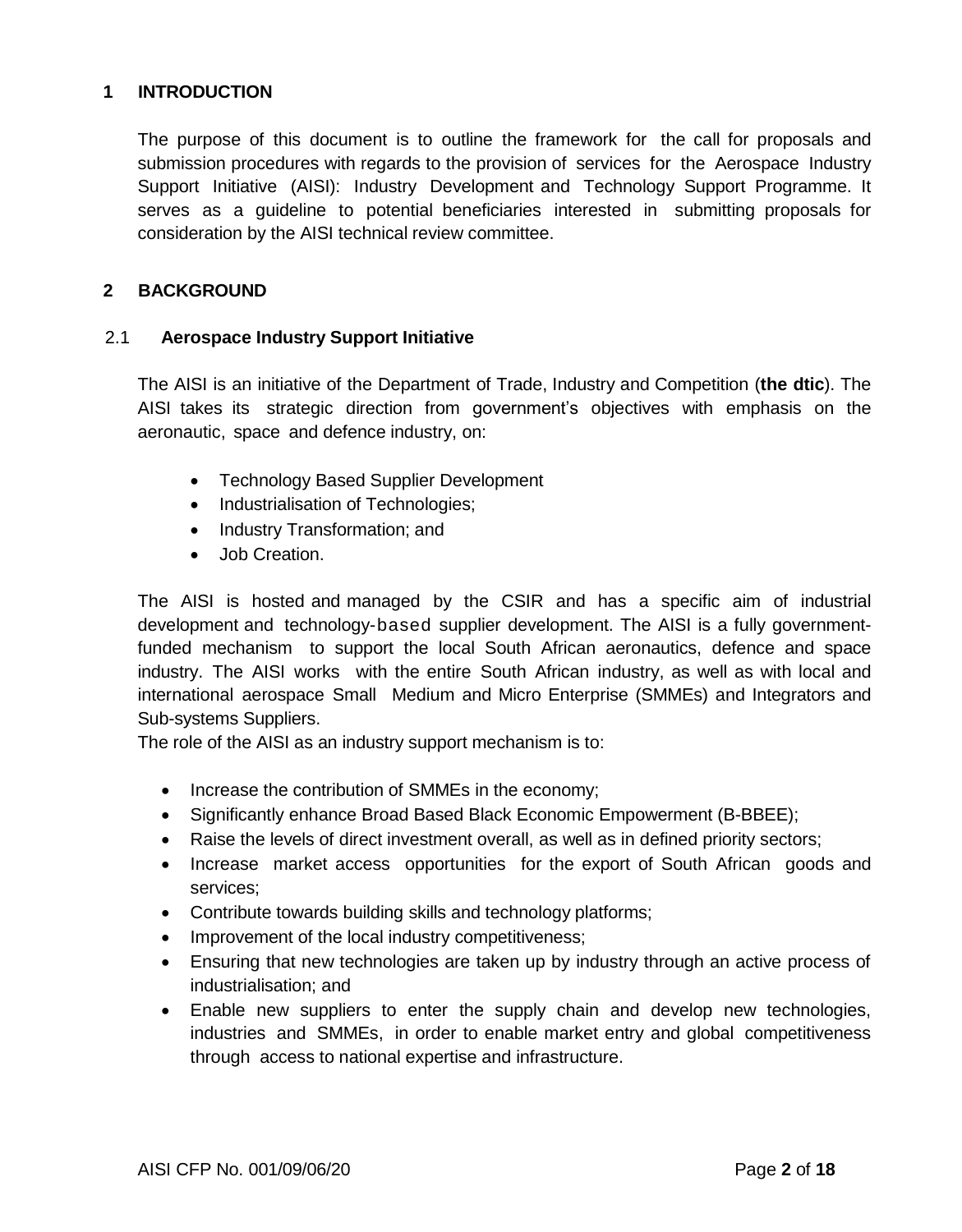# 2.2 **Industry Development and Technology Support**

The Industry Development and Technology Support Programme focuses on advancing the involvement of industry in sectors relating to advanced manufacturing in aeronautics, space and defence. Industry is encouraged to apply for funding to industrialise technologies to the advancement of South African niche capabilities and value propositions to support the following:

- Ensuring partnerships are established between organisations;
- Accessing national infrastructure and expertise;
- Accessing new and existing processes, products and methods to enter into the industry;
- Industrialising technologies from universities and other research institutions;
- Enhancing industry competitiveness by ensuring appropriate technology transfer interventions; and
- Integrators and Sub-Systems Suppliers are encouraged to include SMMEs as well as lower tier suppliers, to ensure the continuous transfer of knowledge, expertise, capabilities and technologies, and in doing so, broadening the industry base.

# **3 INVITATION FOR PROPOSAL**

The AISI realises that there is a need to support the local industry; therefore, a Call for Proposals (CFP) is issued aimed at attracting projects that contribute towards the development of the South African aeronautics, space and defence industry, specifically focusing on:

- Supporting SMMEs and established industry in fostering new technologies; and
- Developing the local content and capability of South African entities.

The CFP is open to both local **INTEGRATORS AND SUB-SYSTEMS SUPPLIERS** and **SMMEs**.

# **Definitions:**

An Integrator and Sub-Systems Supplier is a company whose products are used as components in the products of another company. The integrators and sub-systems suppliers generally works closely with the company that sells the finished product and customises designs based on that company's needs. Only integrators and sub-systems suppliers who are involved in aerospace advanced manufacturing will be considered.

A manufacturing SMME according to the National Small Business Amendment Act, No. 26 of 2003, is defined as having less than:

- 200 full time employees;
- R51 million annual turnover; and R19 million total gross asset value (fixed property excluded)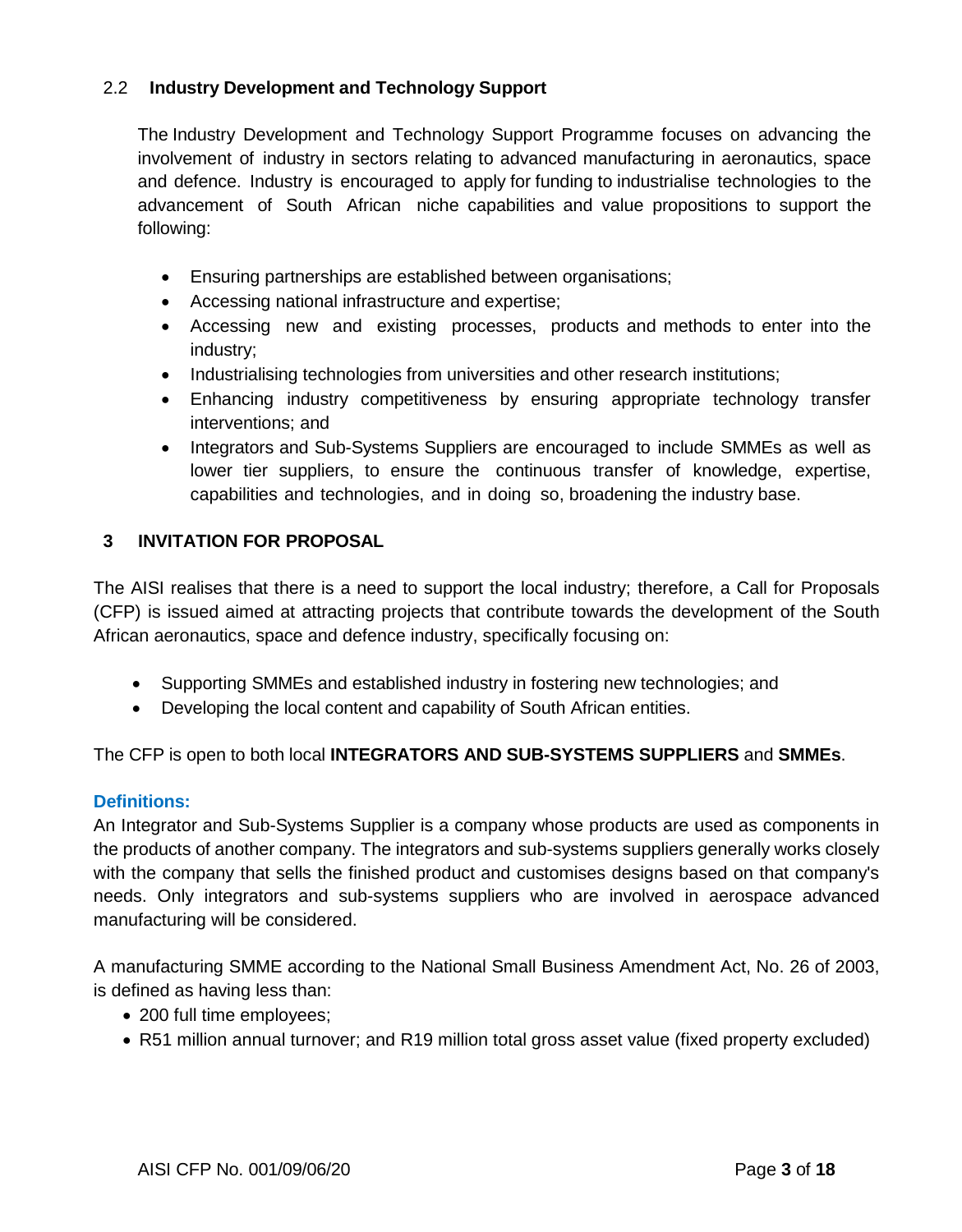The call for proposals and assessment process is shown in Figure 1. The process is as follows:

- All proposals will initially be reviewed to ensure that they fulfil the qualification and critical evaluation factors. If not, the project proposal will be disqualified, and the service provider will be informed thereof;
- All projects that fulfil the qualification and critical evaluation factors will then be categorised accordingly and the project proposals will be distributed to the members of a pre-determined technical review committee;
- Each member of the technical review committee will review and score the projects using pre-approved differentiation evaluation factors;
- A technical review will take place to obtain a final score and approval of all projects to be supported by the AISI;
- Service providers will be formally informed if their project was approved for support or not;
- Approved projects will be contracted through the CSIR processes and procedures;
- Contracts will be managed by the AISI including monitoring of approved deliverables.



**Figure 1: Call for Proposal Assessment Process**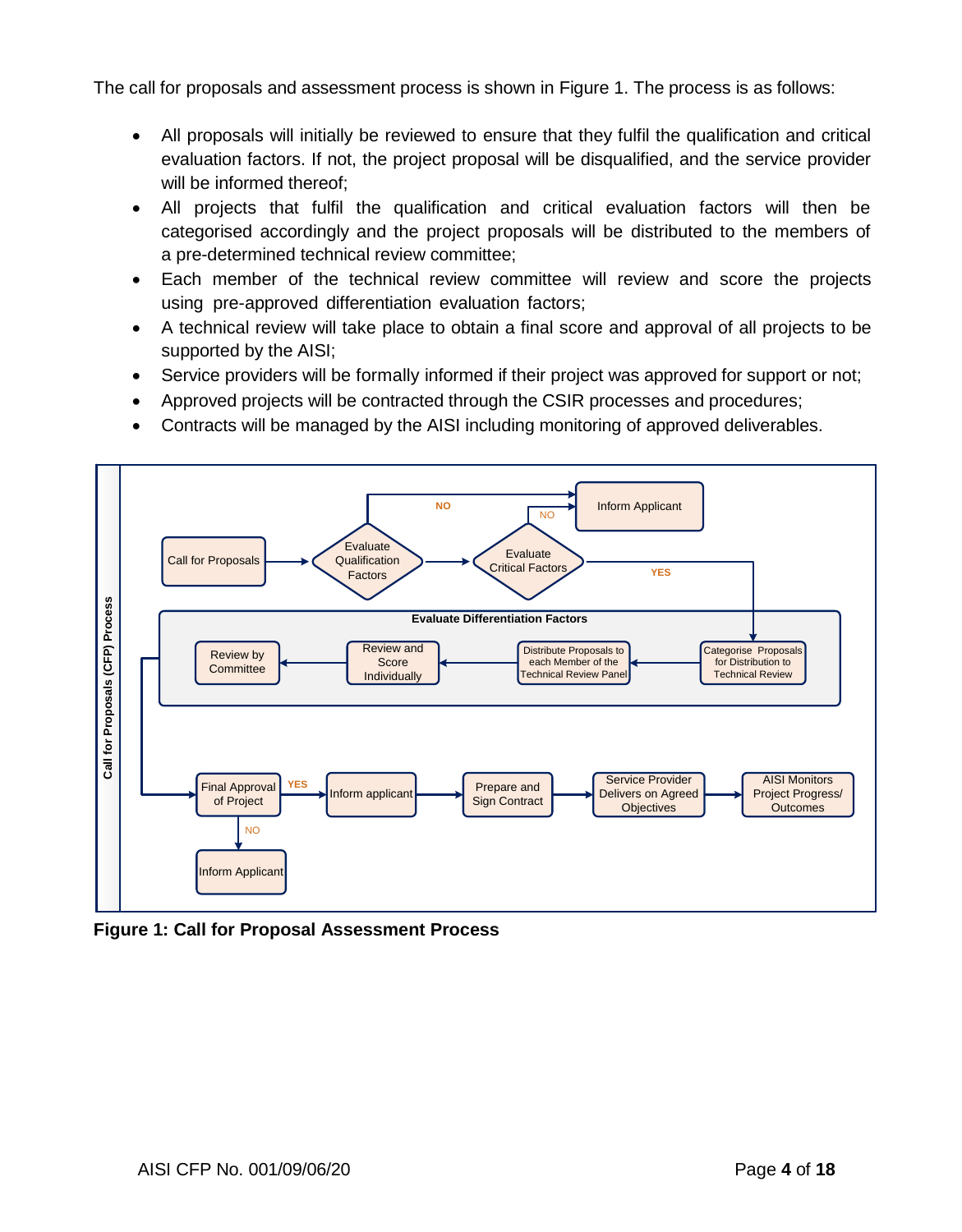# **3.1 Thematic Areas**

The thematic areas selected are at the discretion of the AISI and are seen as those most relevant for technology advancement in the South African aeronautics, space and defence sectors. These are:

- Aerostructures including advanced manufacturing and processing Aerostructures including advanced manufacturing and processing);
- Space;
- Avionics;
- Propulsion and
- Surveillance and Sensor Systems

The continuation of projects previously supported by the AISI will also be considered for support. Only projects with a Technology Readiness Level (TRL) value  $\geq 4$  (greater than or equal to four) will be considered for support. **Refer to TRL definitions in Section 10.**

**NOTE:** The AISI **ONLY** supports Advanced Manufacturing Projects. The AISI does not support construction, renovation or upgrade of buildings.

# **3.2 Project Budget**

The total project budget requested from the AISI in the proposal being submitted may not exceed the amount specified below:

 Project Budget ≤ R 750 000.00 (Seven Hundred Fifty Thousand South African Rand) (excl. VAT)

Any project proposals received with requested budget amounts over the above value will be disqualified. It will be beneficial for applicants to co-invest in the projects; this should be included in the pricing proposals. (*This means that the total project amount including co-funding from the beneficiary can exceed the R750 000).*

#### **3.3 Project Timelines**

All proposed projects must have a maximum duration of one year (12 months). All project deliverables must be completed within the specified timeframes, no extensions will be permitted.

# **4 PROPOSAL SPECIFICATION**

All proposals are to be submitted in a format as specified in the CFP document (a template is provided under Annexure A).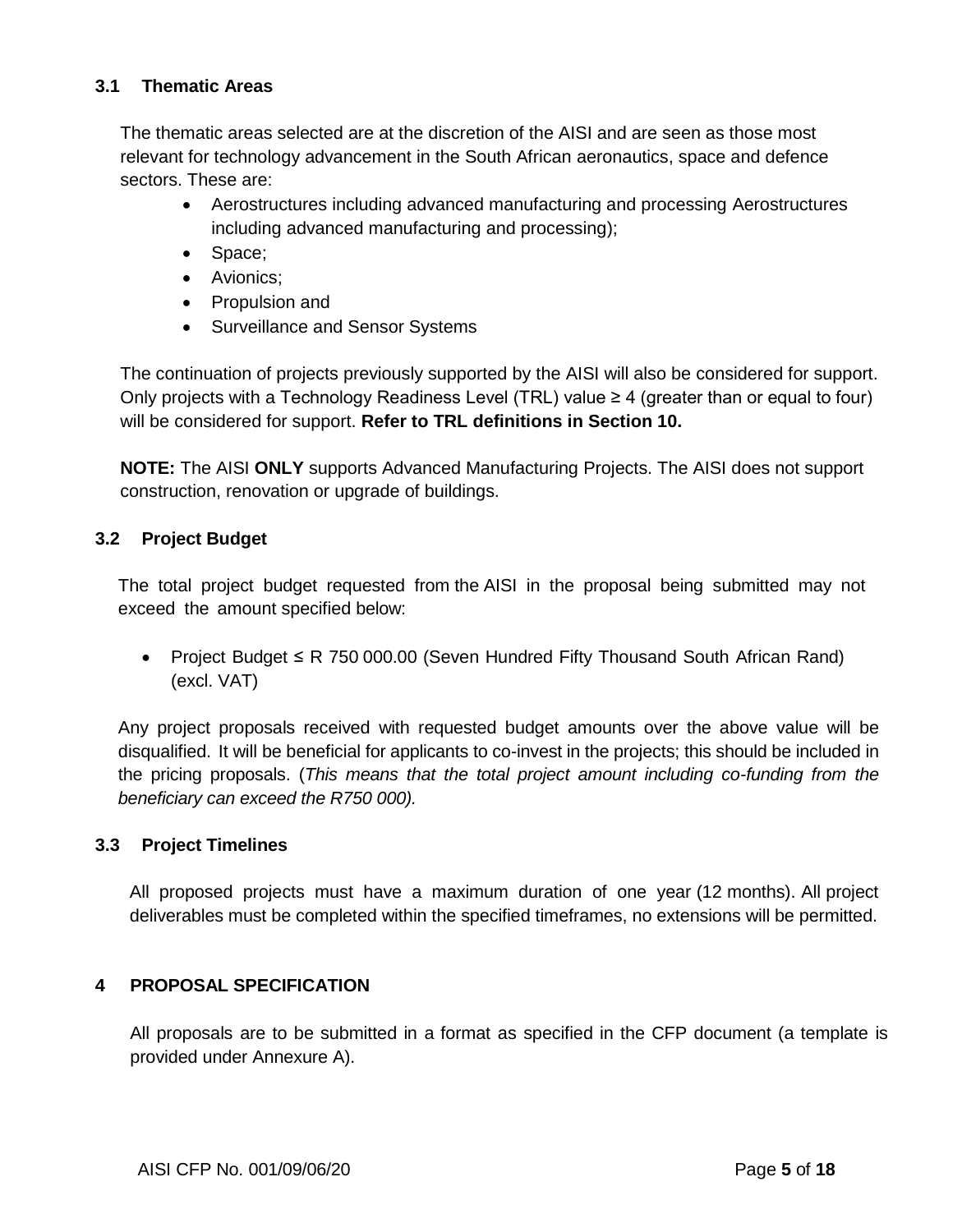# **5 FUNCTIONAL EVALUATION CRITERIA**

#### **5.1 Evaluation of proposals**

All proposals will be evaluated by a technical review committee for functionality, price and B-BBEE. Based on the results of the evaluation process, the AISI will approve the awarding of the contract to successful beneficiaries.

A two-phase evaluation process will be followed:

- The first phase includes **qualification, critical and differentiation evaluation factors**.
- The second phase includes the evaluation of **price** and **B-BBEE** status.

Price and B-BBEE will only be considered after the first phase has been evaluated and accepted. Only proposals that achieved the minimum qualification score for functionality will be evaluated further using the **80/20** preference point system; where **80** points will be dedicated to price and **20** points to B-BBEE status.

#### **5.1.1 Qualification and Critical Evaluation Factors**

The assessment criteria for the evaluation of all project proposals are firstly divided into qualification (based on the service provider) and critical (based on the proposal) factors. These are shown in Table 1. For the qualification and critical factors, any **NO** answer immediately disqualifies the proposal.

*The proposal template, which is published with this CFP, must be completed and submitted. The evaluation of the CFP will be based on the information provided in the proposal template and any additional documentation requested.*

#### **5.1.2 Differentiation Evaluation Factors**

The differentiation factors for the evaluation of all project proposals are shown in Table 2 and 3. Integrators and Sub-Systems Supplier applications will be evaluated using Table 2, whereas SMME applications will be evaluated using Table 3. **Please indicate if you are applying as an Integrator and Sub-Systems Supplier or SMME in the proposal template.**

Each differentiation factor is assigned a score (maximum 10), which is then weighted according to the importance of the factor. Please note the following:

 Proposals with functionality / technical points of less than the pre-determined minimum overall percentage of 65% and less than 50% on any of the individual criteria will be eliminated from further evaluation.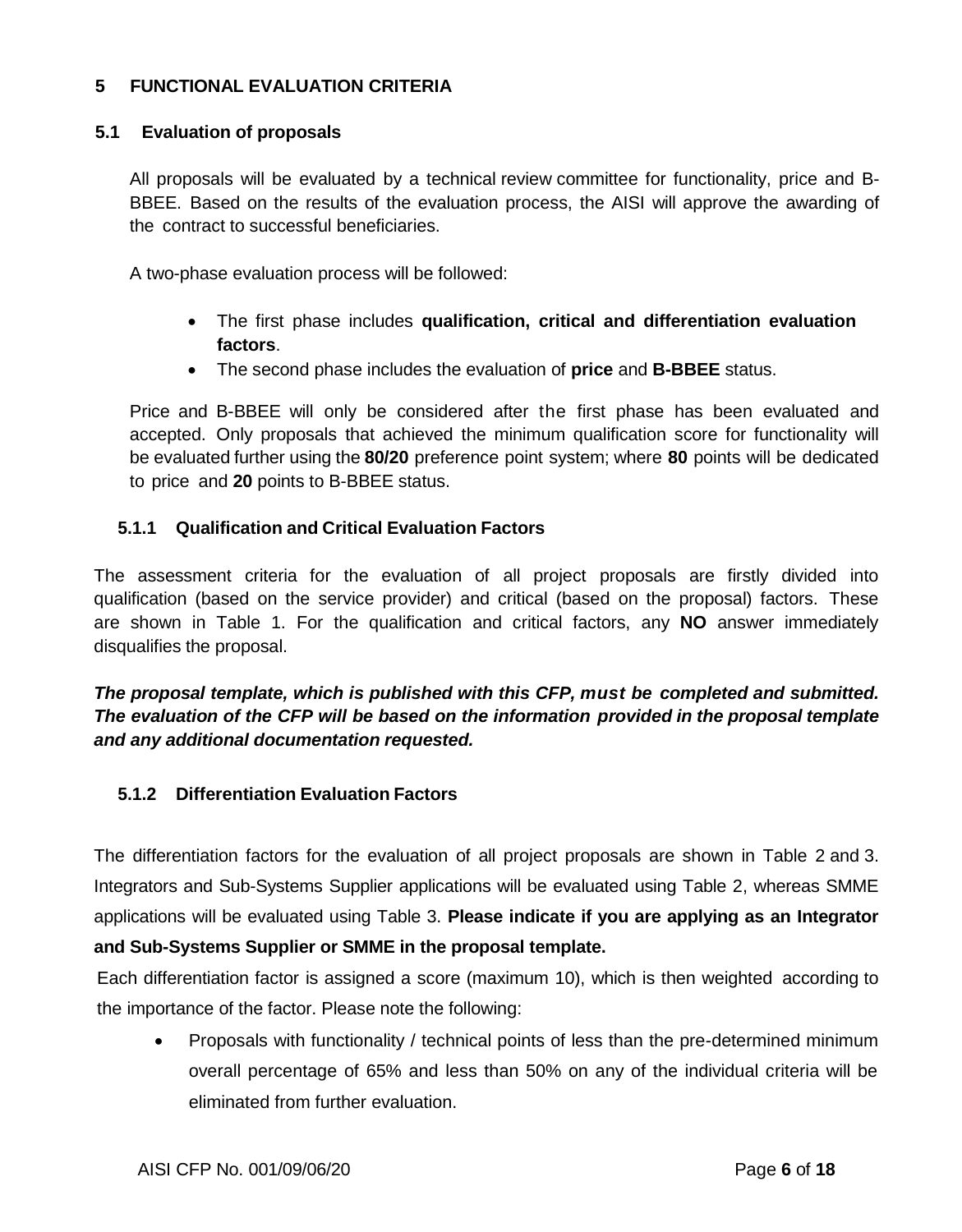# **Table 1: Qualification and Critical evaluation factors for assessing project proposals**

| <b>Qualification Evaluation Factors</b>                                                         | <b>Yes</b> | <b>No</b> |
|-------------------------------------------------------------------------------------------------|------------|-----------|
| South African registered company                                                                |            |           |
| Valid tax clearance certificate                                                                 |            |           |
| <b>Critical Evaluation Factors</b>                                                              | <b>Yes</b> | <b>No</b> |
| Project within thematic area or continuation of existing AISI supported project                 |            |           |
| Project within the specified duration                                                           |            |           |
| Is the costing for the project correct?                                                         |            |           |
| Does the project fall within the predetermined budget category?                                 |            |           |
| Technology Readiness Level value ≥ 4 at start of project                                        |            |           |
| No duplication of infrastructure, product or service?                                           |            |           |
| Is the project outside of normal beneficiary operations?                                        |            |           |
| Completed proposal template                                                                     |            |           |
| Aeronautics/space/defence related?                                                              |            |           |
| Is the application complete?                                                                    |            |           |
| Submission of CFP Terms of Reference                                                            |            |           |
| Projects previously supported by the AISI are completed and deliverables have been achieved (If |            |           |
| applicable)                                                                                     |            |           |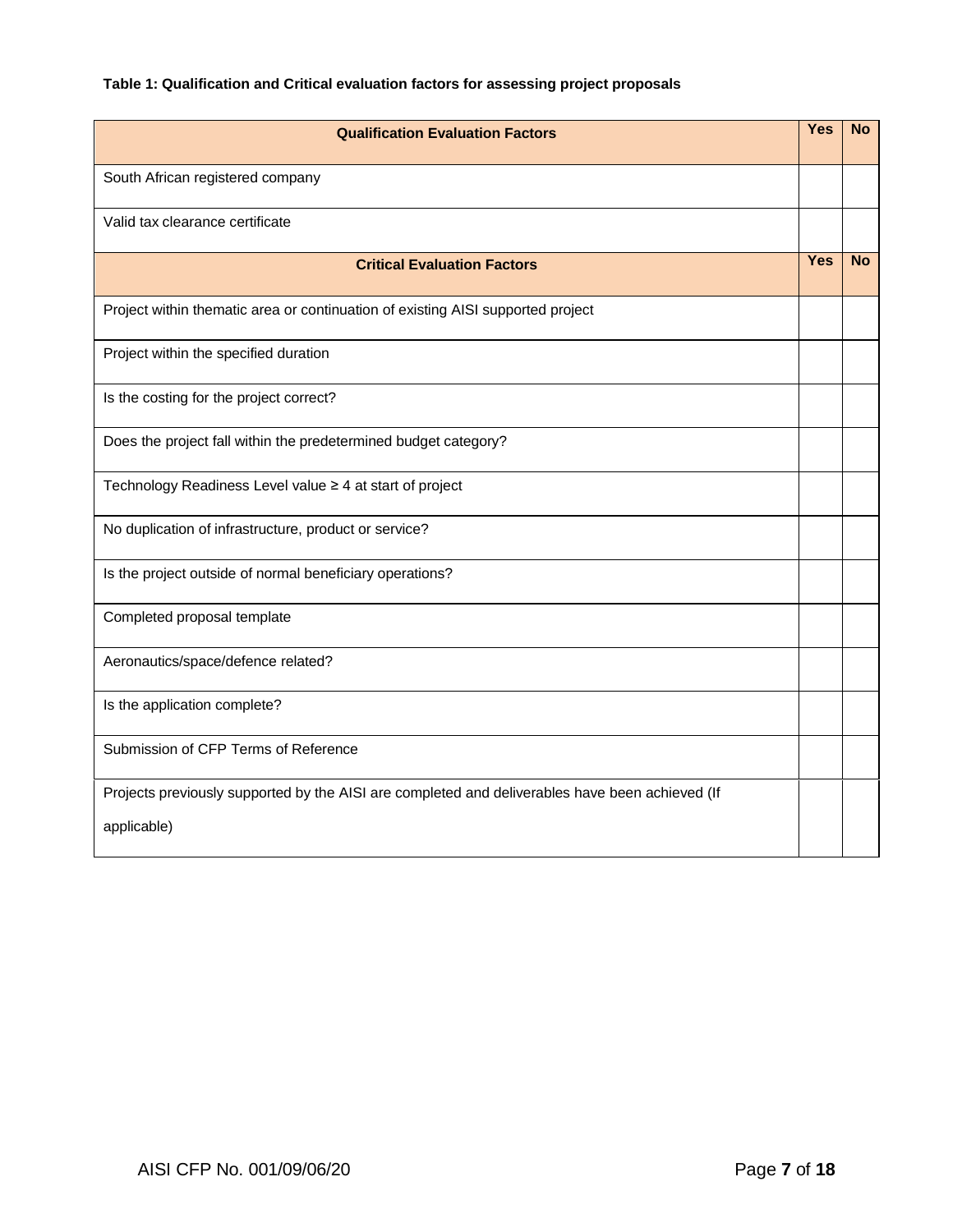**Table 2: Differentiation Evaluation for Integrators and Sub-Systems Suppliers**

|                                                                       |                                                                                                                                                                                                                                                                                                                                                                            | <b>Score</b> | Weight | Weighted     |
|-----------------------------------------------------------------------|----------------------------------------------------------------------------------------------------------------------------------------------------------------------------------------------------------------------------------------------------------------------------------------------------------------------------------------------------------------------------|--------------|--------|--------------|
| <b>Differentiation Factors: Integrators and Sub-Systems Suppliers</b> |                                                                                                                                                                                                                                                                                                                                                                            |              |        | <b>Score</b> |
| <b>Factor</b>                                                         | <b>Scoring</b>                                                                                                                                                                                                                                                                                                                                                             | (110)        | (%)    |              |
| Strategic nature and relevance of                                     | Project/Technology contributes to SA development by adhering to:                                                                                                                                                                                                                                                                                                           |              |        |              |
| project/technology to South African<br>aerospace development          | More than one government policy and/or strategic document (assigned score: 10)<br>$\bullet$<br>One government policy and/or strategic document<br>$\bullet$<br>(assigned score: 5)                                                                                                                                                                                         |              | 15     |              |
|                                                                       | No government policies and/or strategic documents (assigned score: 0)<br>$\bullet$                                                                                                                                                                                                                                                                                         |              |        |              |
| Favourable ratio of self-investment if                                | Co-investment from applicant if NOT SMME                                                                                                                                                                                                                                                                                                                                   |              |        |              |
| not SMME                                                              | More than or equal to 100% of requested funds (assigned score: 10)<br>$\bullet$<br>75 - 99% of requested funds (assigned score: 8)<br>$\bullet$<br>50 - 74% of requested funds (assigned score: 6)<br>$\bullet$<br>25 - 49% of requested funds (assigned score: 4)<br>$\bullet$<br>5 - 24% of requested funds (assigned score: 2)<br>٠<br>Less than 5% (assigned score: 0) |              | 15     |              |
| <b>Collaborative nature of project</b>                                | Involvement of (excluding organisation submitting proposal):<br>More than 3 organisations, minimum 2 SMMEs (assigned score: 10)<br>$\bullet$<br>2 - 3 organisations, minimum 1 SMME (assigned score:5)<br>$\bullet$<br>No collaboration (assigned score 0)<br>$\bullet$<br>The role of the SMMEs on the project should be clearly indicated                                |              | 15     |              |
| <b>Human Capital Development</b>                                      | Number of jobs potentially retained, created or personnel to be trained:<br>More than 5 (assigned score 10)<br>$\bullet$<br>$4-5$ (assigned scored: 8)<br>$1 - 3$ (assigned score: 5)<br>None (assigned score: 0)                                                                                                                                                          |              | 10     |              |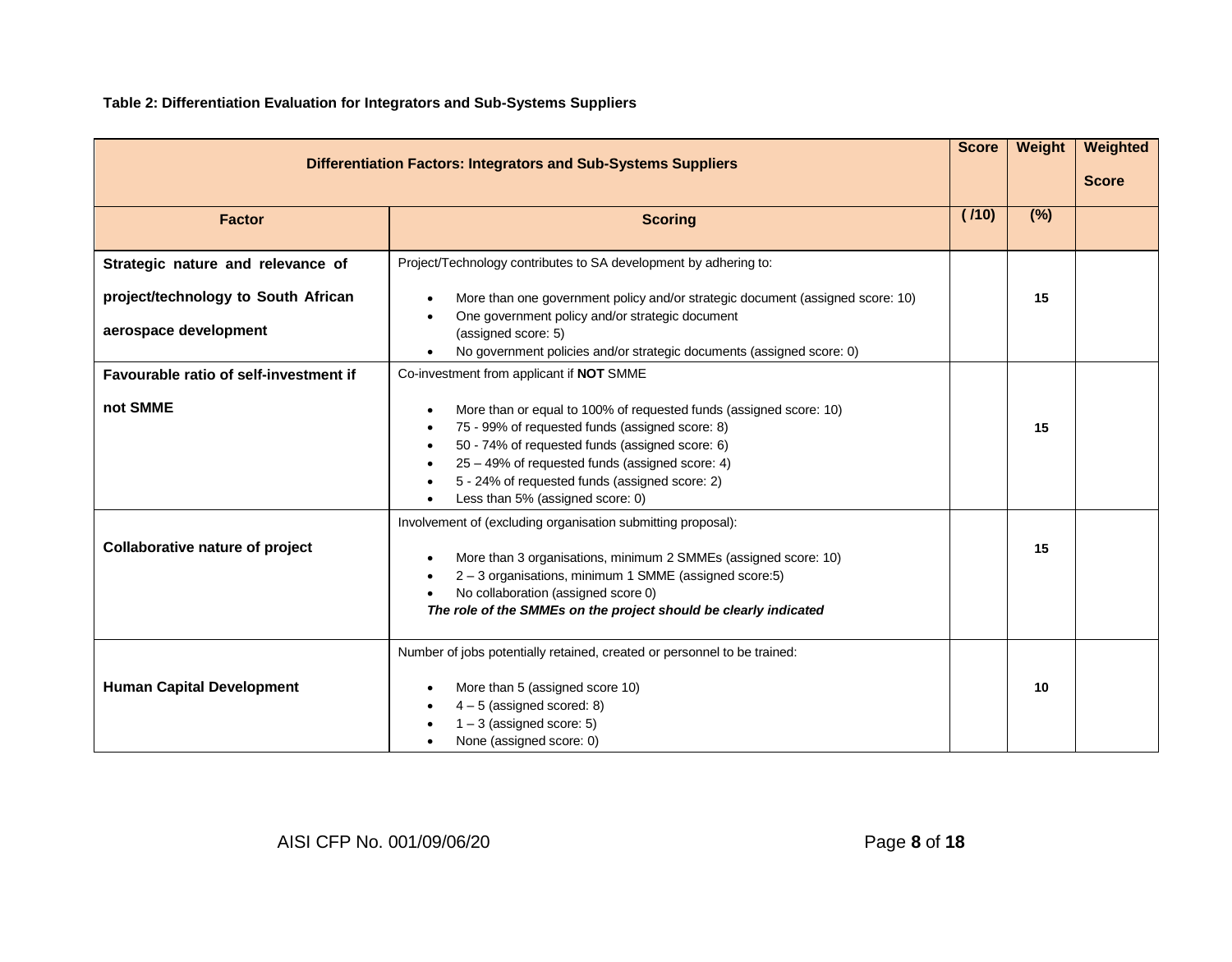| <b>Differentiation Factors: Integrators and Sub-Systems Suppliers</b> |                                                                                                                                       | <b>Score</b> | Weight          | Weighted     |
|-----------------------------------------------------------------------|---------------------------------------------------------------------------------------------------------------------------------------|--------------|-----------------|--------------|
|                                                                       |                                                                                                                                       |              |                 | <b>Score</b> |
| <b>Factor</b><br><b>Scoring</b>                                       |                                                                                                                                       | (110)        | (%)             |              |
|                                                                       |                                                                                                                                       |              |                 |              |
| <b>Industry Development</b>                                           | Submission of a plan that details how skills, knowledge transfer and technical development will                                       |              | $\overline{10}$ |              |
|                                                                       | be gained through the project and transferred to industry and the aerospace supplier base i.e.                                        |              |                 |              |
|                                                                       | how will the project result in suppliers being developed on a technical level (e.g. lectures,                                         |              |                 |              |
|                                                                       | workshops, presentations etc.)                                                                                                        |              |                 |              |
|                                                                       | The plan successfully addresses all applicable aspects, no limitations (assigned<br>$\bullet$<br>score: 10)                           |              |                 |              |
|                                                                       | The plan addresses the criterion thoroughly, but with a small number of limitations<br>(assigned score: 8)                            |              |                 |              |
|                                                                       | The plan broadly addresses the criterion, but there are significant weaknesses<br>(assigned score: 5)                                 |              |                 |              |
|                                                                       | The plan fails to address the criterion and/or cannot be assessed due to missing or                                                   |              |                 |              |
|                                                                       | incomplete information (assigned score: 0)                                                                                            |              | $\overline{10}$ |              |
|                                                                       | Quality and overall direction of proposal                                                                                             |              |                 |              |
|                                                                       | The proposal successfully addresses all applicable aspects, no limitations (assigned<br>$\bullet$<br>score: 10)                       |              |                 |              |
|                                                                       | The proposal addresses the criterion thoroughly, but with a small number of<br>limitations (assigned score: 8)                        |              |                 |              |
|                                                                       | The proposal broadly addresses the criterion, but there are significant weaknesses<br>(assigned score: 5)                             |              |                 |              |
| <b>Quality and Feasibility</b>                                        | The proposal fails to address the criterion and/or cannot be assessed due to missing<br>or incomplete information (assigned score: 0) |              |                 |              |
|                                                                       | Are the objectives and methodology appropriate for the proposed work and time frame?                                                  |              | $\overline{15}$ |              |
|                                                                       | The proposal successfully addresses all applicable aspects, no limitations (assigned<br>$\bullet$<br>score: 10)                       |              |                 |              |
|                                                                       | The proposal addresses the criterion thoroughly, but with a small number of<br>limitations (assigned score: 8)                        |              |                 |              |
|                                                                       | The proposal broadly addresses the criterion, but there are significant weaknesses<br>(assigned score: 5)                             |              |                 |              |

AISI CFP No. 001/09/06/20 Page **9** of **18**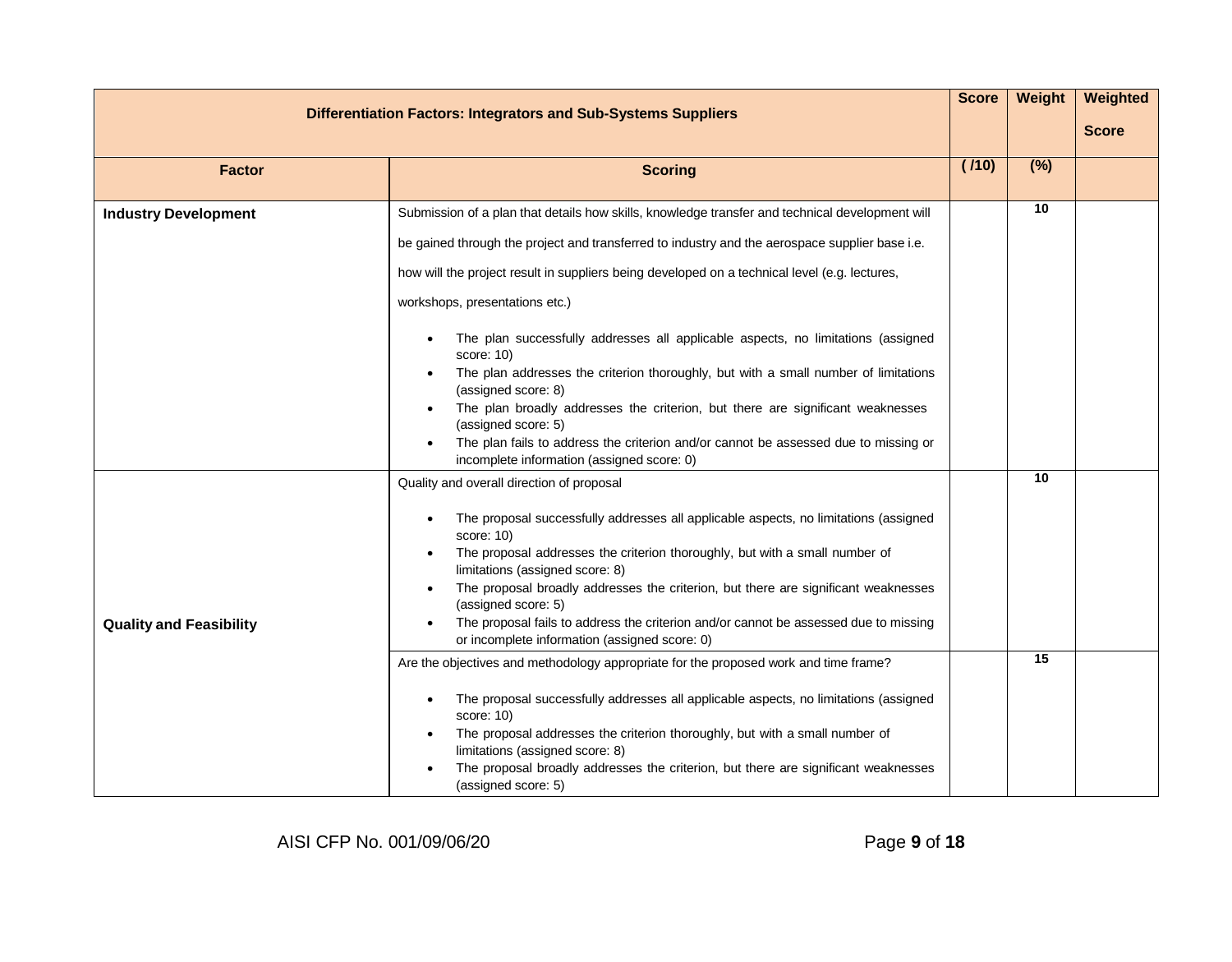| <b>Differentiation Factors: Integrators and Sub-Systems Suppliers</b> |                                                                                                                                       | Score | Weight | Weighted<br><b>Score</b> |
|-----------------------------------------------------------------------|---------------------------------------------------------------------------------------------------------------------------------------|-------|--------|--------------------------|
| <b>Factor</b>                                                         | <b>Scoring</b>                                                                                                                        | (110) | $(\%)$ |                          |
|                                                                       | The proposal fails to address the criterion and/or cannot be assessed due to missing<br>or incomplete information (assigned score: 0) |       |        |                          |
|                                                                       | Does the applicant/organisation have the relevant technical expertise and industry experience                                         |       | 10     |                          |
|                                                                       | in advanced manufacturing to undertake the project:                                                                                   |       |        |                          |
|                                                                       | More than 10 years (assigned score: 10)<br>$\bullet$                                                                                  |       |        |                          |
|                                                                       | $5 - 10$ years (assigned score: 8)<br>$\bullet$                                                                                       |       |        |                          |
|                                                                       | Less than 5 years (assigned score: 5)<br>$\bullet$                                                                                    |       |        |                          |
| Total                                                                 |                                                                                                                                       |       | 100    | 100                      |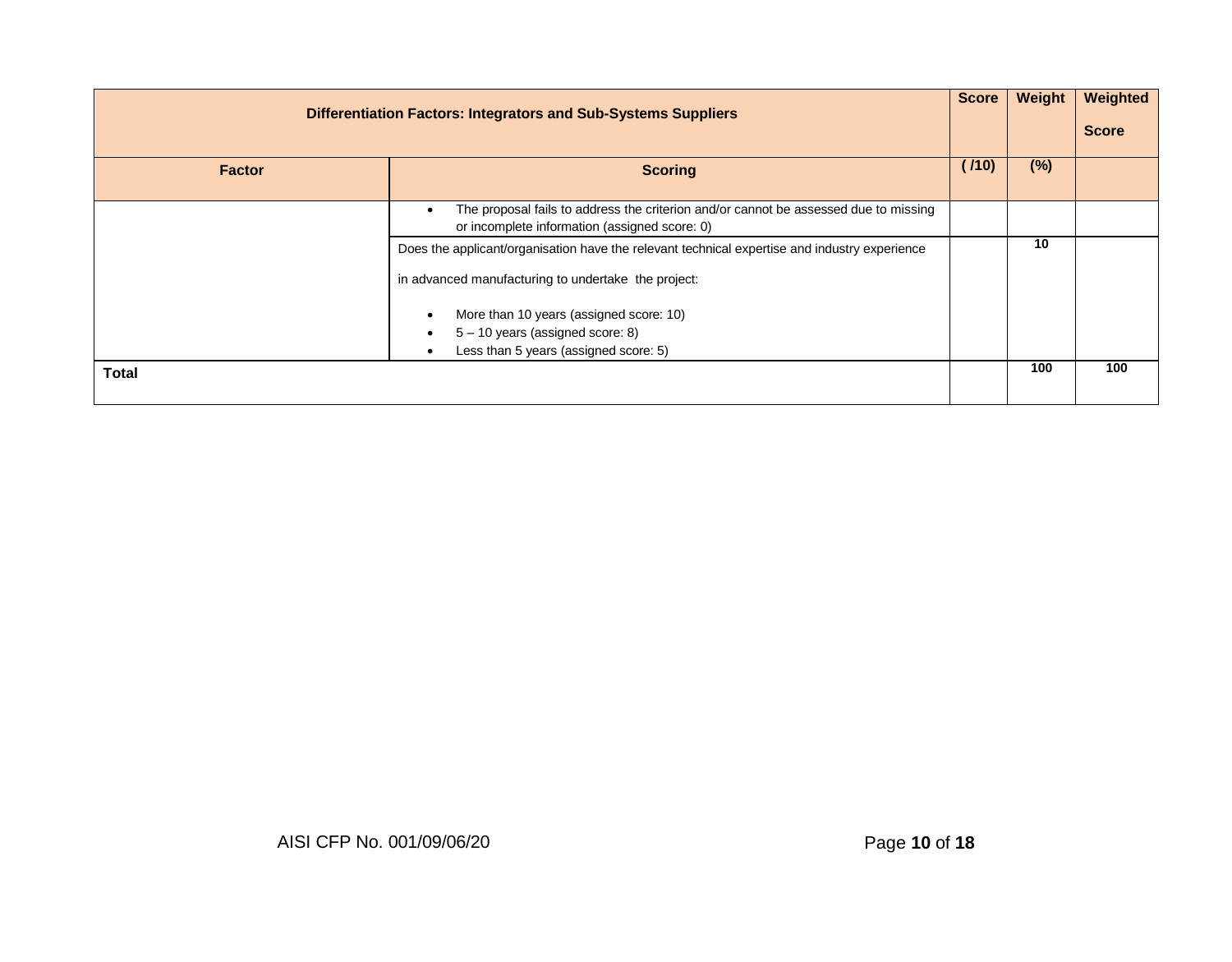#### **Table 3: Differentiation Evaluation for SMMEs**

| <b>Differentiation Factors: SMMEs</b>                                                             |                                                                                                                                                                                                                                                                                                                                              | <b>Score</b> | Weight | Weighted<br><b>Score</b> |
|---------------------------------------------------------------------------------------------------|----------------------------------------------------------------------------------------------------------------------------------------------------------------------------------------------------------------------------------------------------------------------------------------------------------------------------------------------|--------------|--------|--------------------------|
| <b>Factor</b>                                                                                     | <b>Scoring</b>                                                                                                                                                                                                                                                                                                                               |              | (%)    |                          |
| Strategic nature and relevance of<br>project/technology to South African<br>aerospace development | Project/Technology contributes to SA development by adhering to:<br>More than one government policy and/or strategic document (assigned score: 10)<br>$\bullet$<br>One government policy and/or strategic document<br>$\bullet$<br>(assigned score: 5)<br>No government policies and/or strategic documents (assigned score: 0)<br>$\bullet$ |              | 15     |                          |
| <b>Collaborative nature of project</b>                                                            | Involvement of:<br>More than 3 organisations, minimum 1 SMME (assigned score: 10)<br>$\bullet$<br>2 - 3 organisations, minimum 1 SMME (assigned score:5)<br>$\bullet$<br>No collaboration (assigned score 0)<br>$\bullet$<br>The role of other SMMEs on the project should be clearly indicated                                              |              | 15     |                          |
| <b>Human Capital Development</b>                                                                  | Number of jobs potentially retained, created or personal to be trained:<br>More than 5 (assigned score 10)<br>$\bullet$<br>3-5 (assigned scored: 8)<br>$\bullet$<br>Less than 2 (assigned score: 5)<br>$\bullet$<br>None (assigned score: 0)                                                                                                 |              | 15     |                          |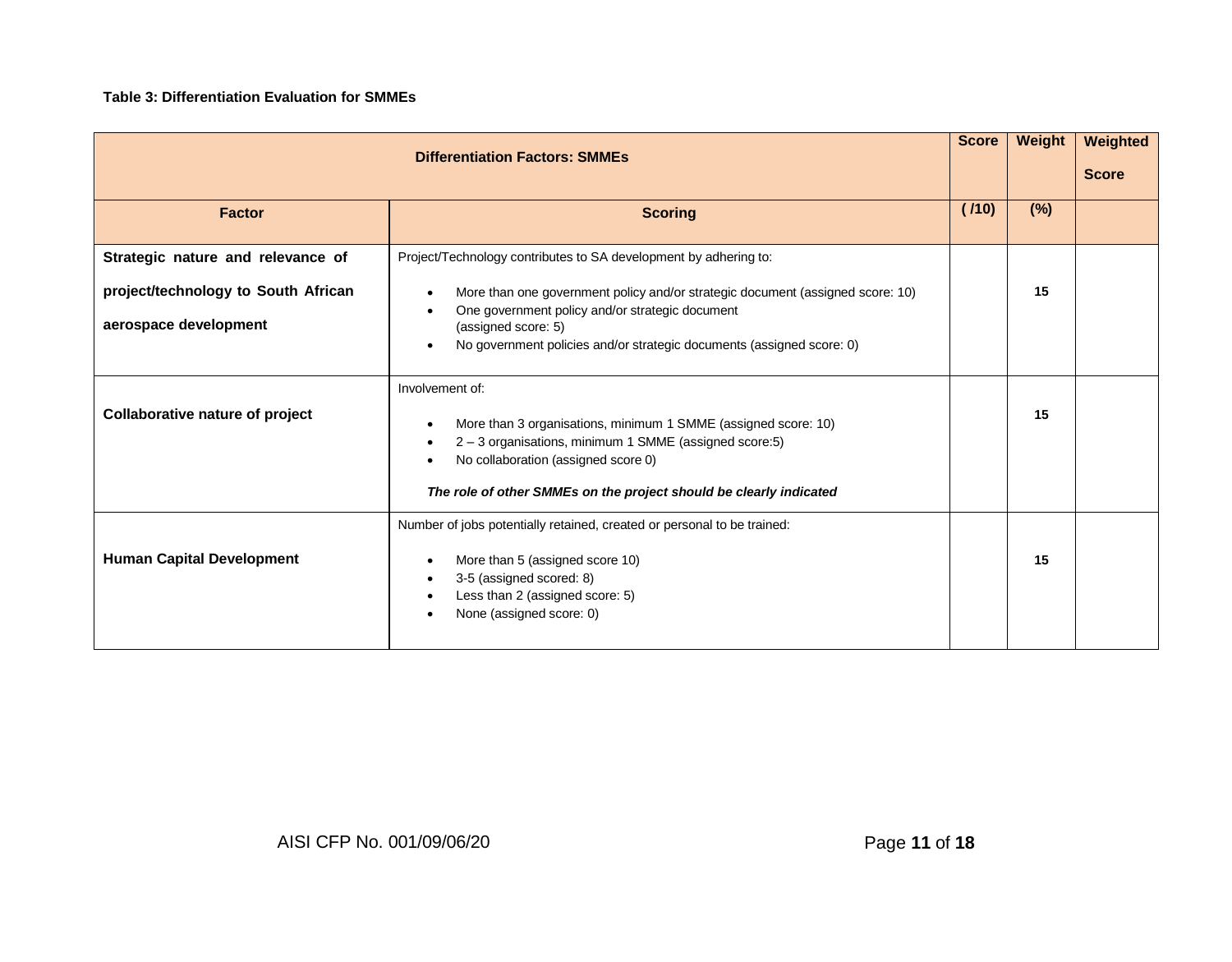| <b>Differentiation Factors (SMMEs)</b>                                                                                                                   |                                                                                                                                                                                                                                                                                                                                                                                                                                                                                                                                                                                                                                                    | <b>Score</b> | Weight          | Weighted     |
|----------------------------------------------------------------------------------------------------------------------------------------------------------|----------------------------------------------------------------------------------------------------------------------------------------------------------------------------------------------------------------------------------------------------------------------------------------------------------------------------------------------------------------------------------------------------------------------------------------------------------------------------------------------------------------------------------------------------------------------------------------------------------------------------------------------------|--------------|-----------------|--------------|
|                                                                                                                                                          |                                                                                                                                                                                                                                                                                                                                                                                                                                                                                                                                                                                                                                                    |              |                 | <b>Score</b> |
| <b>Factor</b>                                                                                                                                            | <b>Scoring</b>                                                                                                                                                                                                                                                                                                                                                                                                                                                                                                                                                                                                                                     |              | (%)             |              |
| <b>Industry Development</b>                                                                                                                              | Submission of a plan that details how skills, knowledge transfer and technical development will<br>be gained through the project and transferred to industry and the aerospace supplier base i.e.<br>how will the project result in suppliers being developed on a technical level (e.g. lectures,<br>workshops, presentations etc)<br>The plan successfully addresses all applicable aspects, no limitations (assigned<br>$\bullet$<br>score: 10)<br>The plan addresses the criterion thoroughly, but with a small number of limitations<br>(assigned score: 8)<br>The plan broadly addresses the criterion, but there are significant weaknesses |              | $\overline{15}$ |              |
| (assigned score: 5)<br>The plan fails to address the criterion and/or cannot be assessed due to missing or<br>incomplete information (assigned score: 0) |                                                                                                                                                                                                                                                                                                                                                                                                                                                                                                                                                                                                                                                    |              |                 |              |
| <b>Quality and Feasibility</b>                                                                                                                           | Quality and overall direction of proposal<br>The proposal successfully addresses all applicable aspects, no limitations (assigned<br>$\bullet$<br>score: 10)<br>The proposal addresses the criterion thoroughly, but with a small number of<br>limitations (assigned score: 8)<br>The proposal broadly addresses the criterion, but there are significant weaknesses<br>(assigned score: 5)<br>The proposal fails to address the criterion and/or cannot be assessed due to missing<br>or incomplete information (assigned score: 0)                                                                                                               |              | $\overline{10}$ |              |
|                                                                                                                                                          | Are the objectives and methodology appropriate for the proposed work and time frame?<br>The proposal successfully addresses all applicable aspects, no limitations (assigned<br>$\bullet$<br>score: 10)<br>The proposal addresses the criterion thoroughly, but with a small number of<br>limitations (assigned score: 8)<br>The proposal broadly addresses the criterion, but there are significant weaknesses<br>(assigned score: 5)                                                                                                                                                                                                             |              | $\overline{15}$ |              |

AISI CFP No. 001/09/06/20 Page **12** of **18**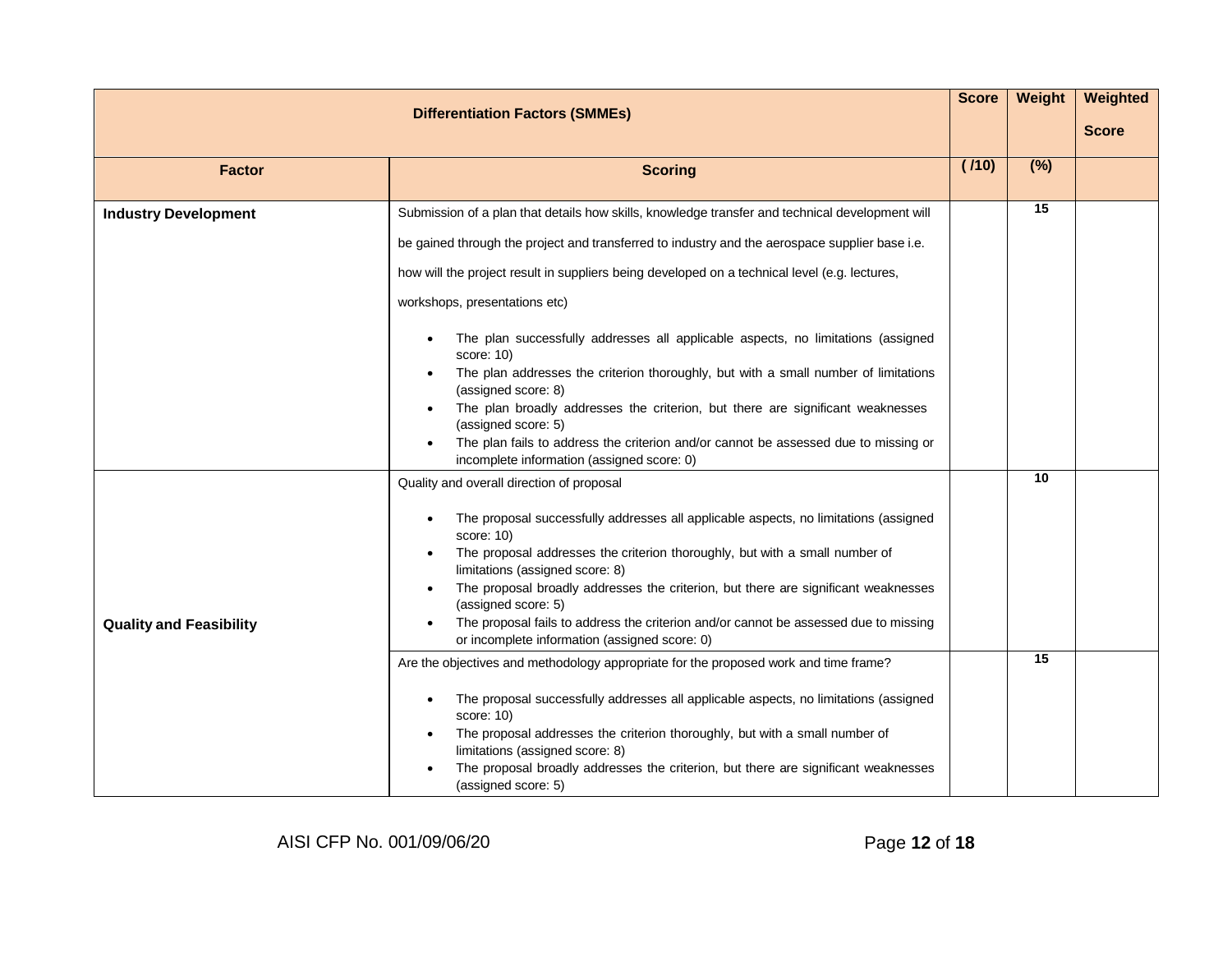| <b>Differentiation Factors (SMMEs)</b> |                                                                                                                                                    | <b>Score</b> | Weight | Weighted<br><b>Score</b> |
|----------------------------------------|----------------------------------------------------------------------------------------------------------------------------------------------------|--------------|--------|--------------------------|
| <b>Factor</b>                          | <b>Scoring</b>                                                                                                                                     | (110)        | $(\%)$ |                          |
|                                        | The proposal fails to address the criterion and/or cannot be assessed due to missing<br>$\bullet$<br>or incomplete information (assigned score: 0) |              |        |                          |
|                                        | Does the applicant/organisation have the relevant technical expertise and industry experience                                                      |              | 15     |                          |
|                                        | in advanced manufacturing to undertake the project                                                                                                 |              |        |                          |
|                                        | More than 10 years (assigned score: 10)<br>$\bullet$                                                                                               |              |        |                          |
|                                        | 5 - 10 years (assigned score: 8)<br>$\bullet$                                                                                                      |              |        |                          |
|                                        | Less than 5 years (assigned score: 5)<br>$\bullet$                                                                                                 |              |        |                          |
| Total                                  |                                                                                                                                                    |              | 100    | 100                      |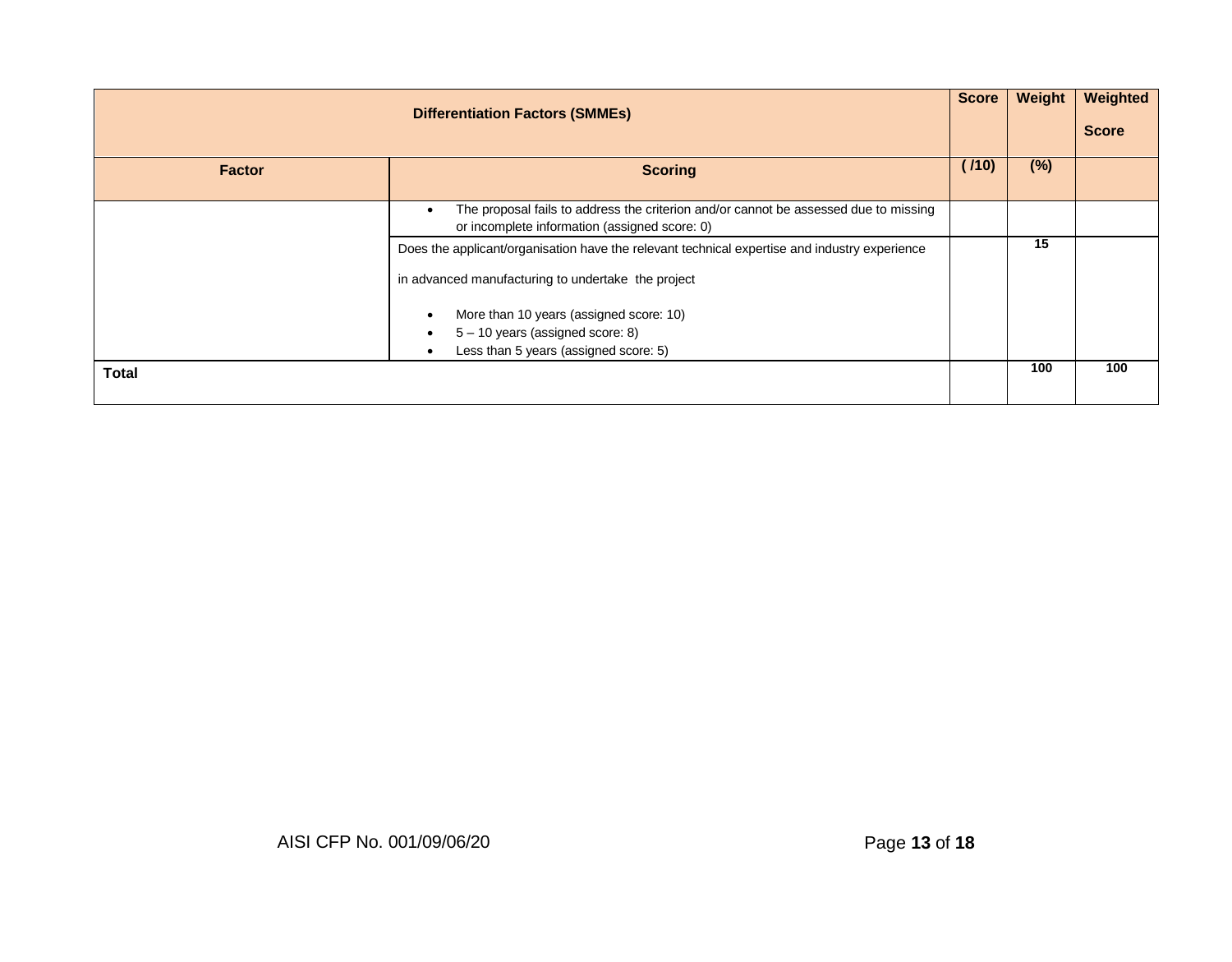# **5.1.3 Guidelines and Key Points**

Any South African **Integrators and Sub-Systems Suppliers** and **SMMEs** are invited to submit proposals in support of this call. Applicants are encouraged to propose projects with the support of a consortium of partners. Such partners should ideally co-fund/contribute to the project. Please note the following:

- **Submit your applications via email: [lmashoko@csir.co.za](mailto:lmashoko@csir.co.za)**
- An organisation may submit more than one proposal but only one project can be supported per company.
- The AISI will only support advanced manufacturing aerospace related projects under this call for proposal.
- The AISI does not fund feasibility studies.
- All enquiries must be directed to the AISI.
- More than one company will be supported through this call.
- Companies receiving support will be based on merit.
- Complete the project proposal template and submit by the date and time specified.
- All project proposals, relevant documentation, data and information will be treated as confidential.
- The process of evaluating all proposals will be conducted in a fair and confidential manner.
- All technical experts in the review committee are also bound by an obligation of confidentiality.
- Only applications received before or on the due date will be considered for this call.
- Beneficiaries who have not completed and submitted all deliverables, as per the projects undertaken with the AISI during the previous project cycle, will not be considered for funding.
- Contracts will be entered into between the CSIR (on behalf of the AISI) and the successful institution(s) for each successful project proposal.
- Subject to the nature and scope of a project, a Project Manager from the AISI will be the primary technical contact between the AISI and the recipient.
- A payment schedule will be negotiated on a project-by-project basis.
- Even though SMMEs will not be evaluated on co-investment it is encouraged for SMMEs to co-fund the project as well.
- Local Integrators and Sub-Systems Suppliers are required to utilise local SMMEs in the proposed project.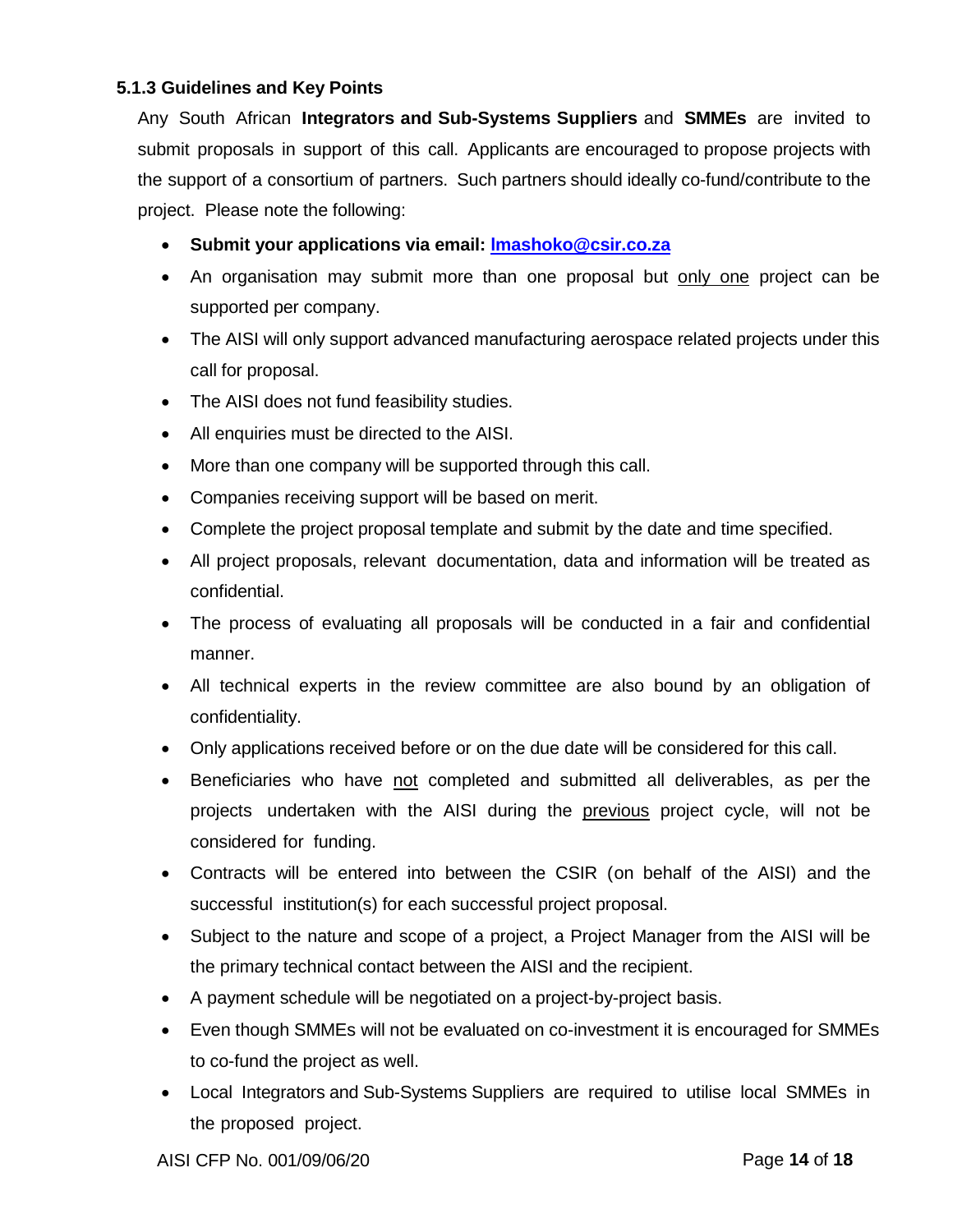# **6 ELIMINATION CRITERIA**

Proposals will be eliminated under the following conditions:

- Submission after the deadline date and time;
- Incomplete Submissions;
- Proposal template not completed, signed and submitted;
- No B-BBEE certificate:
- Companies that have a B-BBEE level of non-compliant;
- No Tax Clearance Certificate; and
- No signed CFP Terms of Reference (this document), each page should be initialed and submitted with the proposal.

## **7 PROGRAMME DURATION**

The CFP program, as currently envisaged, incorporates the following key dates:

| • Issue of tender documents:           | 09 June 2020          |
|----------------------------------------|-----------------------|
| • Last date for submission of queries: | 25 June 2020          |
| • Closing / submission date:           | 30 June 2020 at 16:30 |

- Estimated appointment date of successful tenderers: 22 July 2020
- Estimated contract duration (in months/years) ≤ 12 months/1 Year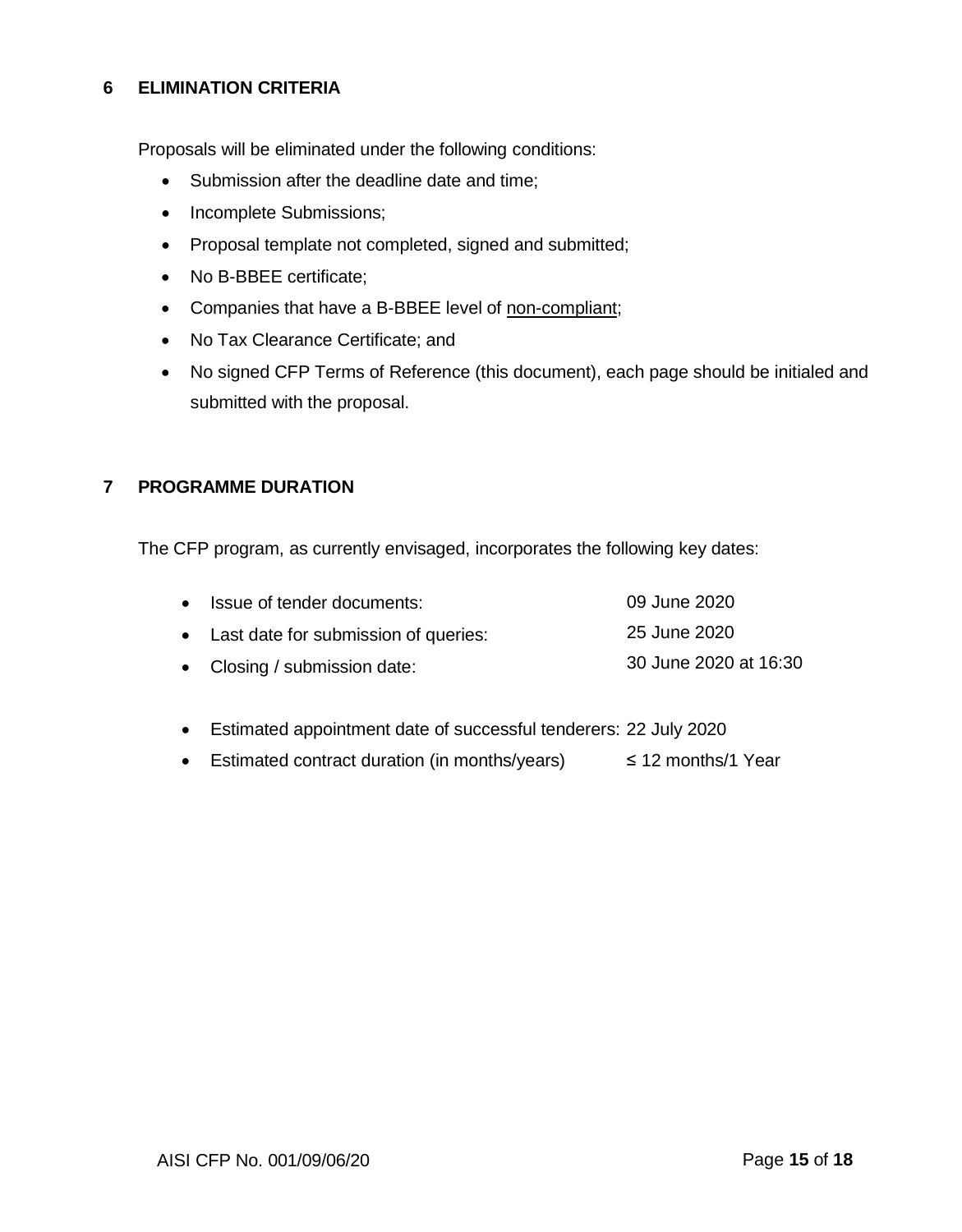### **8 SUBMISSION OF PROPOSALS**

- 8.1 Due to the current COVID-19 pandemic, ONLY electronic copies will be accepted and must be submitted via email to Livison Mashoko - Imashoko@csir.co.za.
- 8.2 All CFP documents must be received no later than the stipulated closing date and time. Any CFP submitted after the stipulated time and date will be automatically disqualified.
- 8.3 All queries pertaining to the CFP must be forwarded for attention: Livison Mashoko [lmashoko@csir.co.za](mailto:lmashoko@csir.co.za) with **AISI Industry Development and Technology Support Programme** as the subject*.*
- 8.4 Proposals submitted by companies must be signed by a person or persons duly authorised.
- 8.5 The AISI will award the contract to qualified tenderer(s)' whose proposal(s) is determined to be the most advantageous to the AISI, taking into consideration the technical (functional) evaluation, price and B-BBEE.

#### **9 DEADLINE FOR SUBMISSION**

Proposals must be submitted at the address mentioned above by no later than the closing date of Tuesday, 30 June 2020 during the AISI's business hours. The AISI business hours are between 08:00 and 16:30.

Where a proposal is not received by the AISI by the due date and at the stipulated time, it will be regarded as a late submission. Late submissions will not be considered.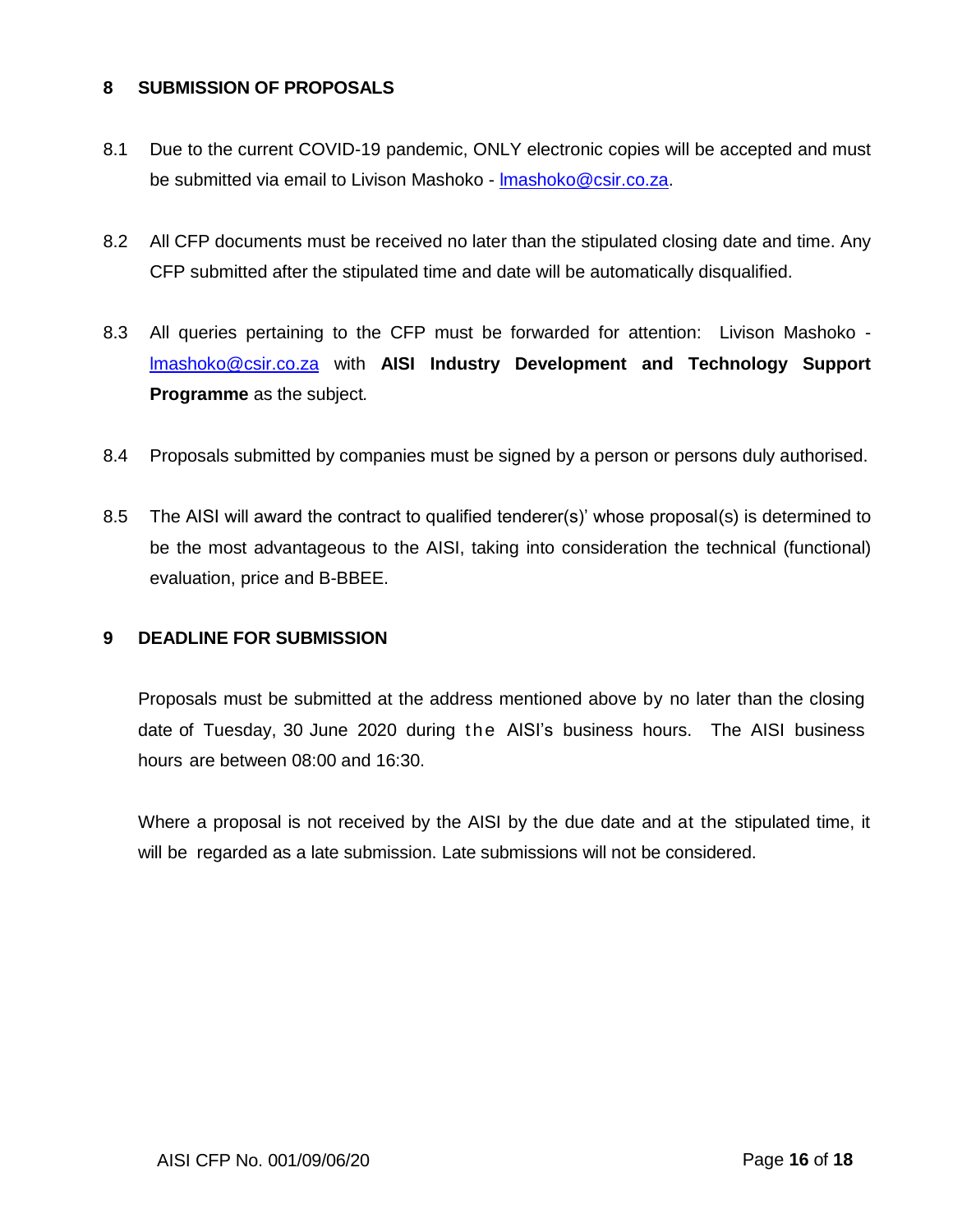#### **10 Technology Readiness Levels (TRLs)**

**TRL 1 Basic principles observed and reported:** Transition from scientific research to applied research. Essential characteristics and behaviours of systems and architectures. Descriptive tools are mathematical formulations or algorithms.

**TRL 2 Technology concept and/or application formulated:** Applied research. Theory and scientific principles are focused on specific application area to define the concept. Characteristics of the application are described. Analytical tools are developed for simulation or analysis of the application.

**TRL 3 Analytical and experimental critical function and/or characteristic proof-of concept:** Proof of concept validation. Active Research and Development (R&D) is initiated with analytical and laboratory studies. Demonstration of technical feasibility using breadboard or brass board implementations that are exercised with representative data.

**TRL 4 Component/subsystem validation in laboratory environment:** Standalone prototyping implementation and test. Integration of technology elements. Experiments with full-scale problems or data sets.

**TRL 5 System/subsystem/component validation in relevant environment:** Thorough testing of prototyping in representative environment. Basic technology elements integrated with reasonably realistic supporting elements. Prototyping implementations conform to target environment and interfaces.

**TRL 6 System/subsystem model or prototyping demonstration in a relevant end-to-end environment (ground or space):** Prototyping implementations on full-scale realistic problems. Partially integrated with existing systems. Limited documentation available. Engineering feasibility fully demonstrated in actual system application.

**TRL 7 System prototyping demonstration in an operational environment (ground or space):** System prototyping demonstration in operational environment. System is at or near scale of the operational system, with most functions available for demonstration and test. Well integrated with collateral and ancillary systems. Limited documentation available.

**TRL 8 Actual system completed and "mission qualified" through test and demonstration in an operational environment (ground or space):** End of system development. Fully integrated with operational hardware and software systems. Most user documentation, training documentation, and maintenance documentation completed. All functionality tested in simulated and operational scenarios. Verification and Validation (V&V) completed.

**TRL 9 Actual system "mission proven" through successful mission operations (ground or space):** Fully integrated with operational hardware/software systems. Actual system has been thoroughly demonstrated and tested in its operational environment. All documentation completed. Successful operational experience. Sustaining engineering support in place.